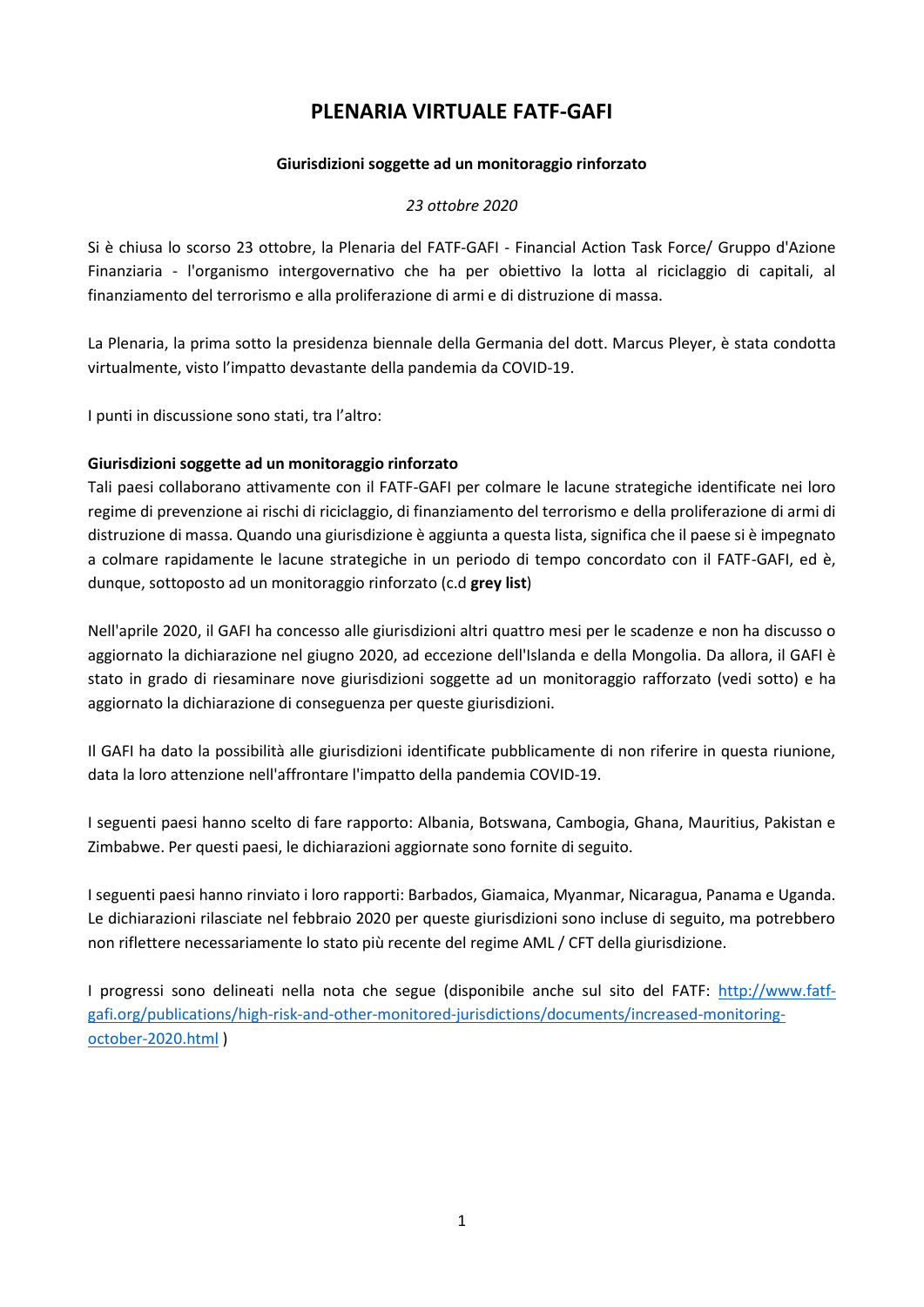# **FATF** Jurisdictions under Increased Monitoring – 23 October 2020

Jurisdictions under increased monitoring are actively working with the FATF to address strategic deficiencies in their regimes to counter money laundering, terrorist financing, and proliferation financing. When the FATF places a jurisdiction under increased monitoring, it means the country has committed to resolve swiftly the identified strategic deficiencies within agreed timeframes and is subject to increased monitoring. This list is often externally referred to as the 'grey list'.\*

The FATF and FATF-style regional bodies (FSRBs) continue to work with the jurisdictions noted below and report on the progress made in addressing the identified strategic deficiencies. The FATF calls on these jurisdictions to complete their agreed action plans expeditiously and within the proposed timeframes. The FATF welcomes their commitment and will closely monitor their progress. The FATF does not call for the application of enhanced due diligence measures to be applied to these jurisdictions, but encourages its members to take into account the information presented below in their risk analysis.

The FATF continues to identify additional jurisdictions, on an on-going basis, that have strategic deficiencies in their regimes to counter money laundering, terrorist financing, and proliferation financing. A number of jurisdictions have not yet been reviewed by the FATF and FSRBs.

The FATF gave the option for jurisdictions publicly identified to not report at this meeting given their focus on addressing the impact of the COVID-19 pandemic. The following countries chose to report: Albania, Botswana, Cambodia, Ghana, Mauritius, Pakistan, and Zimbabwe. For these countries, updated statements are provided below. The following countries deferred their reporting: Barbados, Jamaica, Myanmar, Nicaragua, Panama and Uganda. The statements issued in February 2020 for these jurisdictions are included below, but they may not necessarily reflect the most recent status of the jurisdiction's AML/CFT regime.

**Jurisdictions with strategic deficiencies Jurisdictions no longer** 

| Jurisdictions with strategic deficiencies | subject to monitoring |  |  |
|-------------------------------------------|-----------------------|--|--|
| Albania                                   | <b>Iceland</b>        |  |  |
| <b>The Bahamas</b>                        | Mongolia              |  |  |
| <b>Barbados</b>                           |                       |  |  |
| <b>Botswana</b>                           |                       |  |  |
| Cambodia                                  |                       |  |  |
| Ghana                                     |                       |  |  |
| Jamaica                                   |                       |  |  |
| <b>Mauritius</b>                          |                       |  |  |
| <b>Myanmar</b>                            |                       |  |  |
| Nicaragua                                 |                       |  |  |
| Pakistan                                  |                       |  |  |
| Panama                                    |                       |  |  |
| Syria                                     |                       |  |  |
| Uganda                                    |                       |  |  |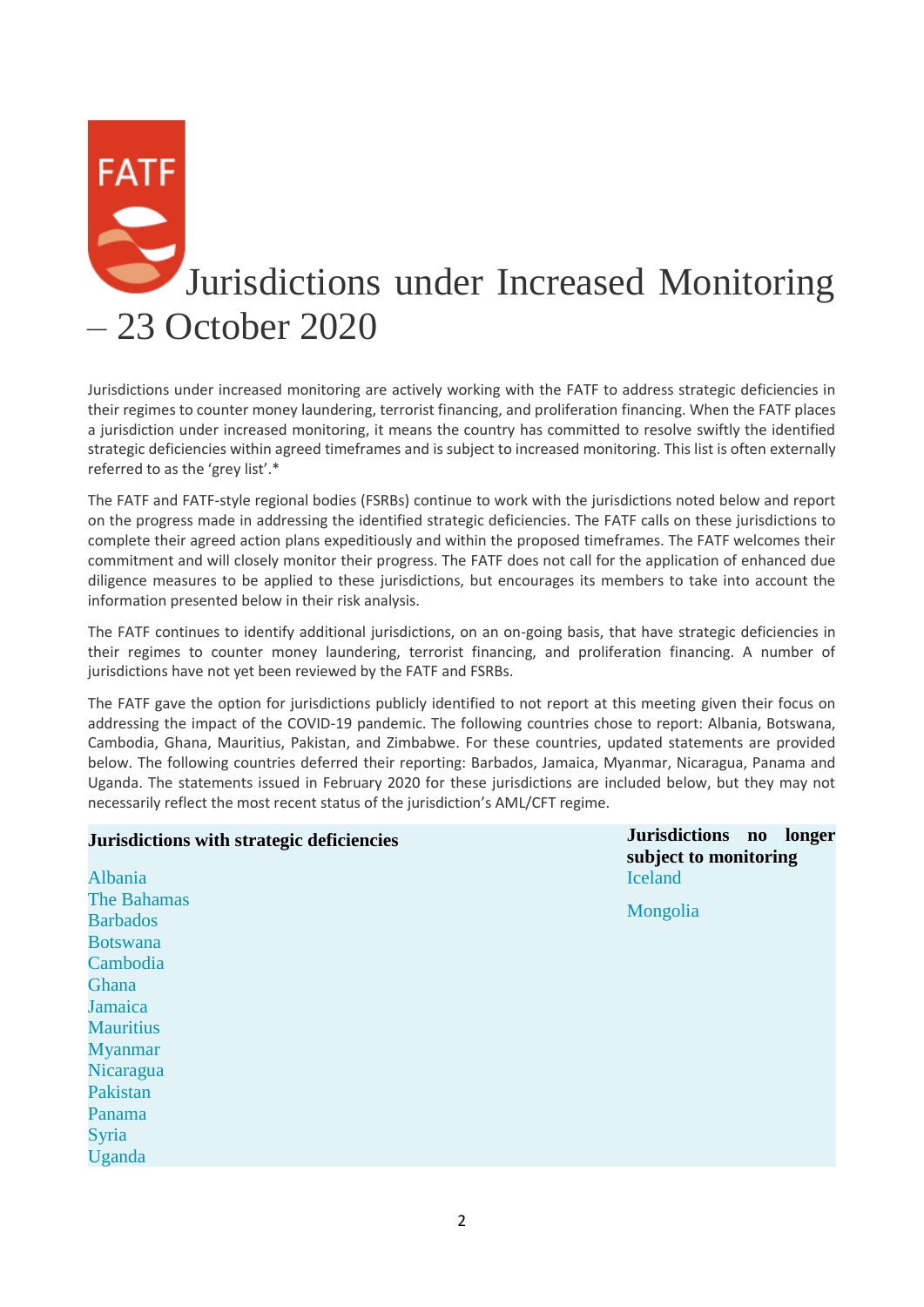Albania Since February 2020, when Albania made a high-level political commitment to work with the FATF and MONEYVAL to strengthen the effectiveness of its AML/CFT regime, Albania has taken steps towards improving its AML/CFT regime, including by bringing into effect legislation to implement a register of beneficial owners, taking measures to reduce the informal economy and use of cash, and establishing specialised teams and officials in each district to investigate and prosecute ML. Albania should continue to work on implementing its action plan to address its strategic deficiencies, including by: (1) conducting additional in-depth analysis to understand its ML risks, and enhancing institutional coordination and cooperation; (2) improving the timely handling of mutual legal assistance requests; (3) establishing more effective mechanisms to detect and prevent criminals from owning or controlling DNFBPs, including by strengthening competent authorities' powers to take necessary actions; (4) ensuring that accurate and up-to-date legal and beneficial ownership information is available on a timely basis; (5) increasing the number and improving the sophistication of prosecutions and confiscations for ML, especially in cases involving foreign predicate offenses or third-party ML; (6) improving the implementation of targeted financial sanctions, in particular through enhanced supervisory action and targeted, proactive outreach

> In October 2018, The Bahamas made a high-level political commitment to work with the FATF and CFATF to strengthen the effectiveness of its AML/CFT regime and address any related technical deficiencies. In February 2020, the FATF made the initial determination that The Bahamas has substantially completed its action plan and warrants an on-site assessment to verify that the implementation of The Bahamas' AML/CFT reforms has begun and is being sustained, and that the necessary political commitment remains in place to sustain implementation in the future. Due to the impact of the COVID-19 crisis, the FATF was unable to conduct an on-site visit to confirm whether the process of implementing the required reforms and actions have begun and are being sustained in The Bahamas. The FATF will conduct an on-site visit at the earliest possible date.

> In February 2020, Barbados made a high-level political commitment to work with the FATF and CFATF to strengthen the effectiveness of its AML/CFT regime. Since the completion of its MER in November 2017, Barbados has made progress on a number of its MER recommended actions to improve technical compliance and effectiveness, including by updating the National Risk Assessment and developing mitigating measures. Barbados will work to implement its action plan, including by: (1) demonstrating it effectively applies risk-based supervision for FIs and DNFBPs; (2) taking appropriate measures to prevent legal persons and arrangements from being misused for criminal purposes, and ensuring that accurate and up to date basic and beneficial ownership information is available on a timely basis; (3) increasing the capacity of the FIU to

# The Bahamas

# Barbados

(Statement from

February 2020)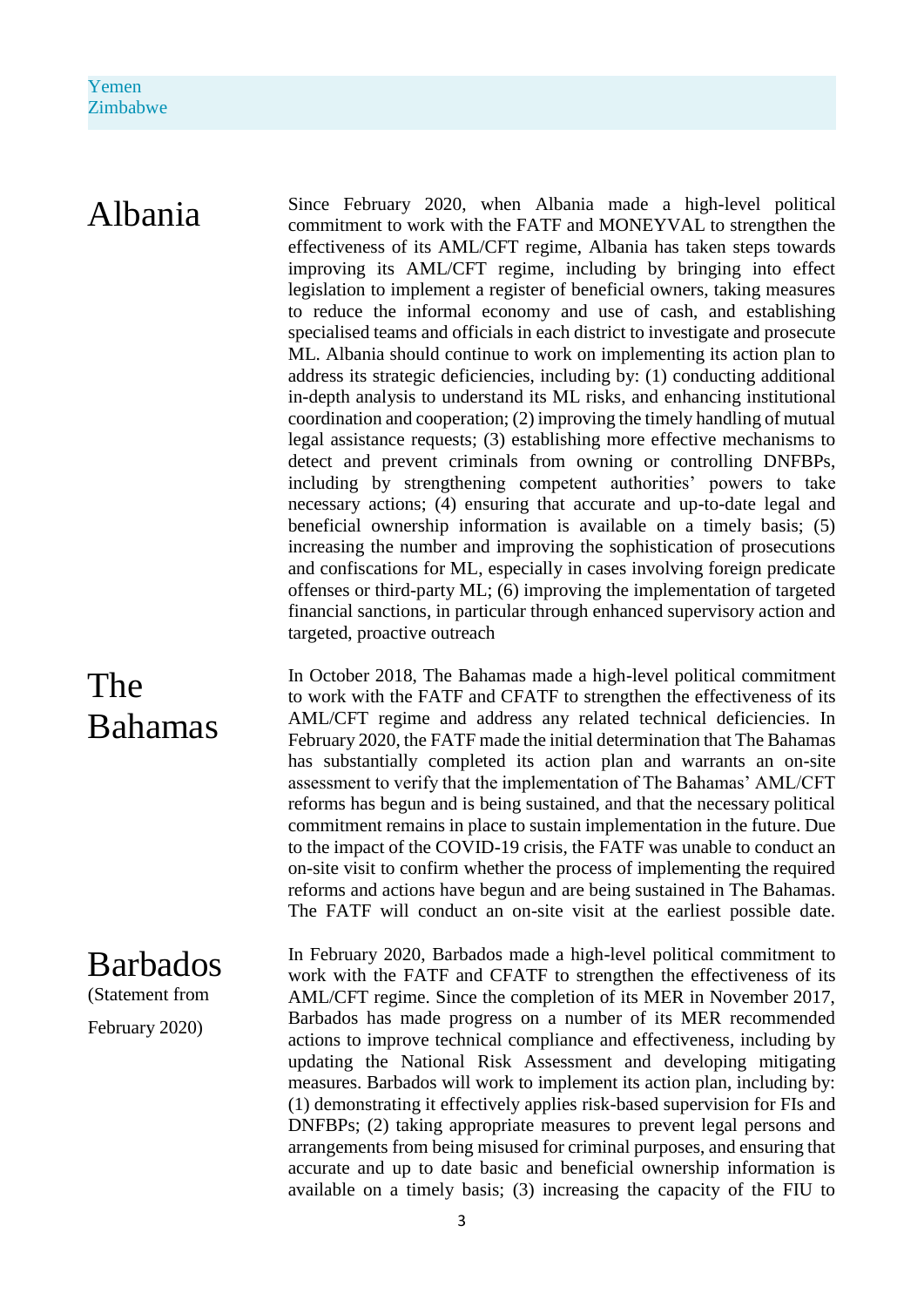improve the quality of its financial information to further assist law enforcement authorities in investigating ML or TF; (4) demonstrating that money laundering investigations and prosecutions are in line with the country's risk profile and reducing the backlog to complete prosecutions that result in sanctions when appropriate; (5) further pursuing confiscation in ML cases, including by seeking assistance from foreign counterparts.

Botswana Since October 2018, when Botswana made a high-level political commitment to work with the FATF and ESAAMLG to strengthen the effectiveness of its AML/CFT regime and address any related technical deficiencies, Botswana has taken steps towards improving its AML/CFT regime, including by assessing the risks associated with legal persons, legal arrangements and NPOs, and make operational the Online Business Registration System. Botswana should continue to work on implementing its action plan to address its strategic deficiencies, including by: (1) increasing risk-based supervision and take legislative steps to ensure that FIs and DNFBPs are required to apply customer due diligence measures; (2) improving the analysis and dissemination and the use of financial intelligence by the FIU; (3) implementing a CFT strategy, and improving the TF investigation capacity of the law enforcement agencies; (4) ensuring the implementation without delay of targeted financial sanctions measures related to proliferation financing; and (5) applying a risk-based approach to monitoring NPOs.

Cambodia Since February 2019, when Cambodia made a high-level political commitment to work with the FATF and APG to strengthen the effectiveness of its AML/CFT regime and address any related technical deficiencies, Cambodia has taken steps towards improving its AML/CFT regime, including by promulgating a law that provides broad legal basis for mutual legal assistance (MLA), implementing risk-based supervision for real estate and casinos, promulgating a new AML/CFT Law to address most of the relevant technical compliance deficiencies related to CDD and PEPs and a law that establishes the legal framework for targeted financial sanctions related to proliferation financing. Cambodia should continue to work on implementing its action plan to address its strategic deficiencies, including by: (1) increasing law enforcement authorities' use of mutual legal assistance through training; (2) implementing the risk-based supervision to banks, including through prompt, proportionate and dissuasive enforcement actions, as appropriate; (3) enhancing analysis of suspicious transaction reports and increasing disseminations to law enforcement authorities; (4) demonstrating an increase in ML investigations and prosecutions in line with risk; (5) demonstrating an increase in the freezing and confiscation of criminal proceeds, instrumentalities, and property of equivalent value; (6) finalising and implementing a legal framework for UN targeted financial sanctions related to proliferation financing and enhancing the understanding of

Ghana Since October 2018, when Ghana made a high-level political commitment to work with the FATF and GIABA to strengthen the effectiveness of its AML/CFT regime, Ghana has taken steps towards improving its AML/CFT regime, including by developing a comprehensive national

sanctions evasion.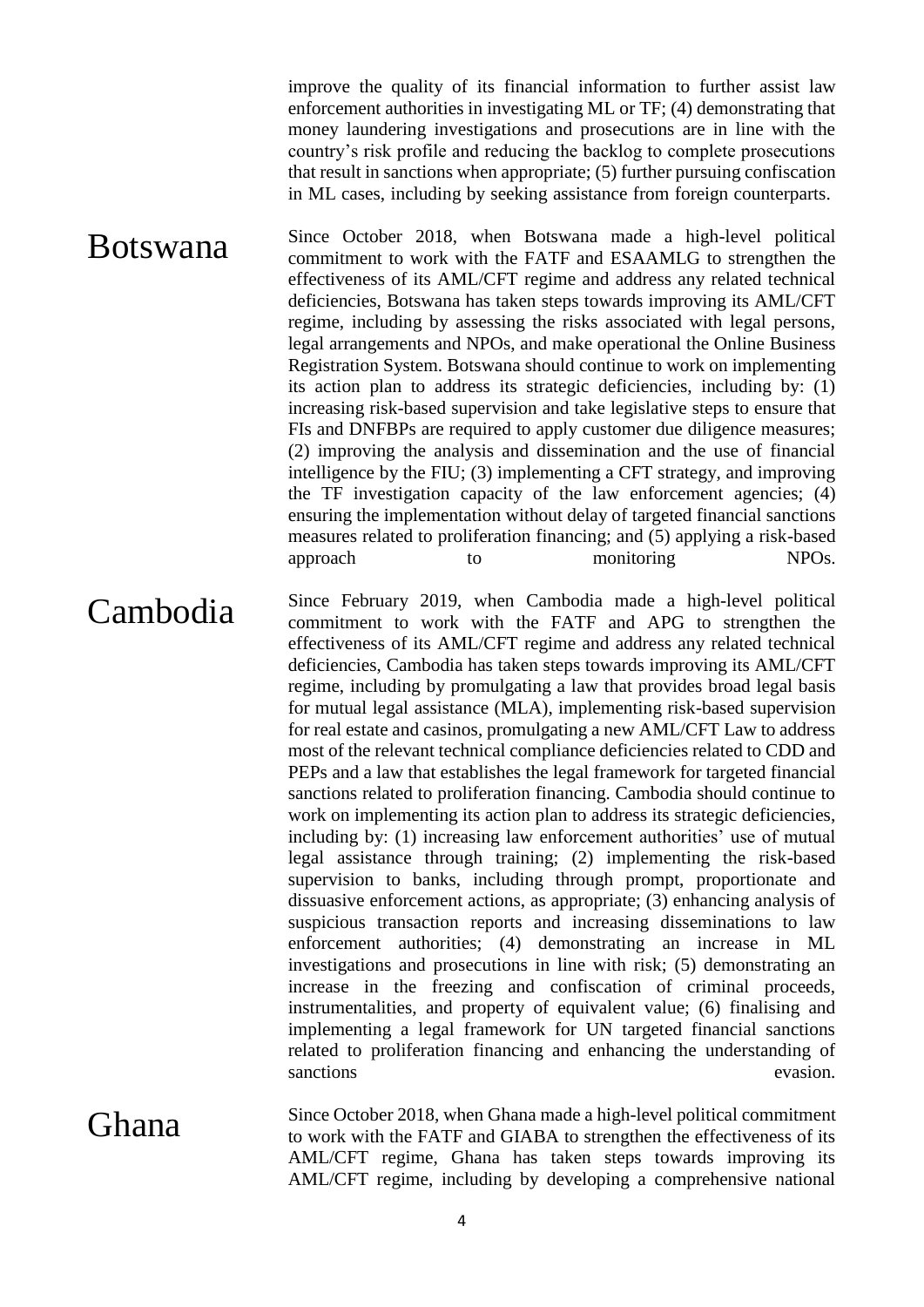AML/CFT policy based on risk identified in the national risk assessment, implementing measures to mitigate ML/TF risks associated with legal persons and improving risk based supervision. Ghana should continue to work on implementing its action plan to address its strategic deficiencies, including by: (1) ensuring the timely access to adequate, accurate and current basic and beneficial ownership information; (2) ensuring that the FIU is focusing its activities on the risks identified in the national risk assessment; and (3) applying a risk-based approach for monitoring nonprofit organisations.

In February 2020, Jamaica made a high-level political commitment to

## Jamaica

2020)

(Statement from February AML/CFT regime. Since the completion of its MER in November 2016, work with the FATF and CFATF to strengthen the effectiveness of its Jamaica has made progress on a number of its MER recommended actions to improve technical compliance and effectiveness, including by amending its customer due diligence obligations. Jamaica will work to implement its action plan, including by: (1) developing a more comprehensive understanding of its ML/TF risk; (2) including all FIs and DNFBPs in the AML/CFT regime and ensuring adequate risk based supervision in all sectors; (3) taking appropriate measures to prevent legal persons and arrangements from being misused for criminal purposes, and ensure that accurate and up to date basic and beneficial ownership information is available on a timely basis; (4) taking proper measures to increase the use of financial information and to increase ML investigations and prosecutions, in line with the country's risk profile; (5) ensuring the implementation of targeted financial sanctions for TF without delay; and (6) implementing a risk based approach for supervision of its NPO sector to prevent abuse for TF purposes.

Mauritius Since February 2020, when Mauritius made a high-level political commitment to work with the FATF and ESAAMLG to strengthen the effectiveness of its AML/CFT regime, Mauritius has taken steps towards improving its AML/CFT regime, including by developing a risk-based supervision plan for the global business and management companies. Mauritius should continue to work on implementing its action plan to address its strategic deficiencies, including by: (1) implementing the riskbased supervision plan effectively for The Financial Services Commission and focusing on different stages of outreach across DNFBP supervisors; (2) ensuring the access to accurate basic and beneficial ownership information by competent authorities in a timely manner; (3) demonstrating that law enforcement have capacity to conduct money laundering investigations, including parallel financial investigations and complex cases; (4) implementing a risk-based approach for supervision of its NPO sector to prevent abuse for TF purposes, and (5) demonstrating the adequate implementation of targeted financial sanctions through outreach and supervision.

Myanmar (Statement from February AML/CFT regime. Since the completion of its MER in September 2018, 2020) In February 2020, Myanmar made a high-level political commitment to work with the FATF and APG to strengthen the effectiveness of its Myanmar has proactively made progress on a number of its MER recommended actions to improve technical compliance and effectiveness, including by introducing various legislative measures and establishing a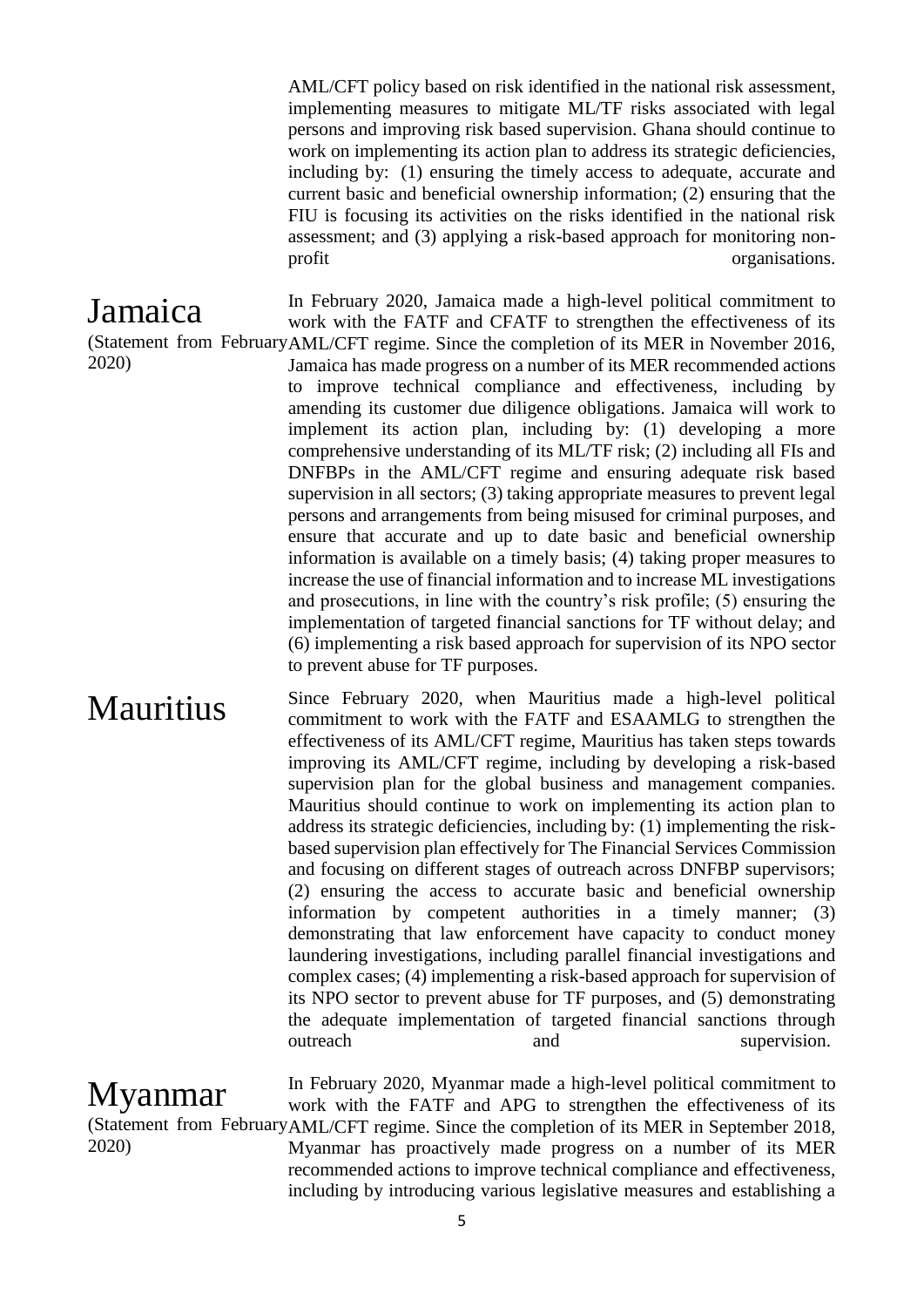regulatory framework for the registration of hundi operators. Myanmar will work to implement its action plan, including by: (1) demonstrating an improved understanding of ML risks in key areas; (2) ensuring the supervisory body for DNFBPs is sufficiently resourced, onsite/offsite inspections are risk-based, and hundi operators are registered and supervised; (3) demonstrating enhances in the use of financial intelligence in LEA investigations, and increasing operational analysis and disseminations by the FIU; (4) ensuring that ML is investigated/prosecuted in line with risks; (5) demonstrating investigation of transnational ML cases with international cooperation; (6) demonstrating an increase in the freezing/seizing and confiscation of criminal proceeds, instrumentalities, and/or property of equivalent value; (7) managing seized assets to preserve the value of seized goods until confiscation; and (8) demonstrating implementation of targeted financial sanctions related to PF, including training on sanctions evasion.

Nicaragua (Statement from February AML/CFT regime. Since the completion of its MER in July 2017, 2020) In February 2020, Nicaragua made a high-level political commitment to work with the FATF and GAFILAT to strengthen the effectiveness of its Nicaragua has made progress on a number of its MER recommended actions to improve technical compliance and effectiveness, including by increasing the use of financial information in the investigation and prosecution of ML offenses and fixing its legal framework for criminalizing TF. Nicaragua will work to implement its action plan, including by: (1) developing a more comprehensive understanding of its ML/TF risk; (2) more proactively seeking international cooperation to support ML investigations, especially with the aim of identifying and tracing assets with confiscation and repatriation purposes; (3) conducting effective risk-based supervision; (4) taking appropriate measures to prevent legal persons and arrangements from being misused for criminal purposes, and ensure that accurate and up-to-date basic and beneficial ownership information is available on a timely basis.

**Pakistan** Since June 2018, when Pakistan made a high-level political commitment to work with the FATF and APG to strengthen its AML/CFT regime and to address its strategic counter-terrorist financing-related deficiencies, Pakistan's continued political commitment has led to progress in a number of areas in its action plan, including: taking action to identify and sanction illegal MVTS, implementing cross-border currency and bearer negotiable instruments controls, improving international cooperation in terrorist financing cases, passing amendments to the Anti-Terrorism Act to increase the sanctioning authority, financial institutions implementing targeted financial sanctions and applying sanctions for AML/CFT violations, and controlling facilities and services owned or controlled by designated persons and entities.

> Pakistan should continue to work on implementing its action plan to address its strategic deficiencies, including by: (1) demonstrating that law enforcement agencies are identifying and investigating the widest range of TF activity and that TF investigations and prosecutions target designated persons and entities, and those acting on behalf or at the direction of the designated persons or entities; (2) demonstrating that TF prosecutions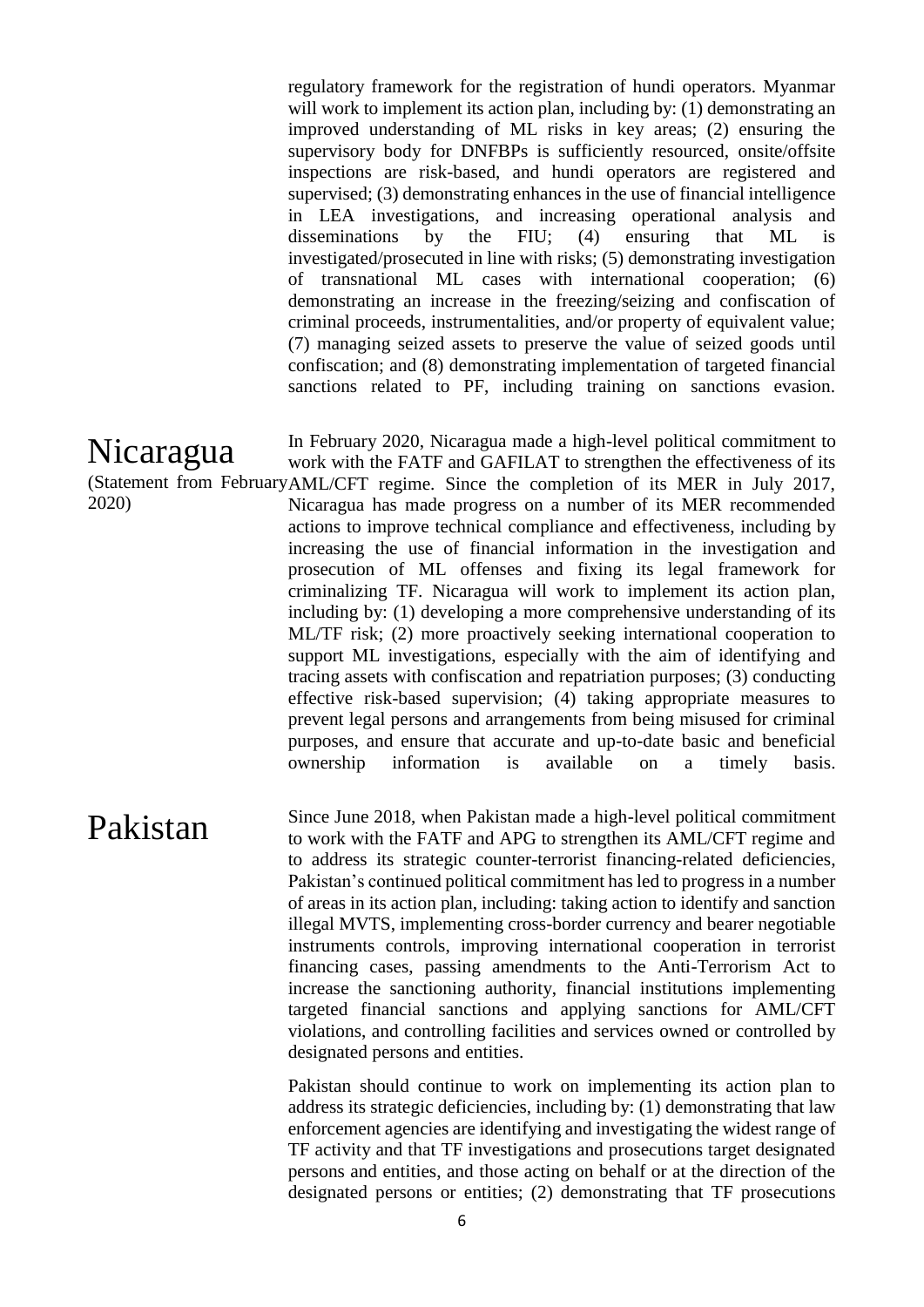result in effective, proportionate and dissuasive sanctions; (3) demonstrating effective implementation of targeted financial sanctions against all 1267 and 1373 designated terrorists and those acting for or on their behalf, preventing the raising and moving of funds including in relation to NPOs, identifying and freezing assets (movable and immovable), and prohibiting access to funds and financial services; and (4) demonstrating enforcement against TFS violations, including in relation to NPOs, of administrative and criminal penalties and provincial and federal authorities cooperating on enforcement cases.

The FATF takes note of the significant progress made on a number of action plan items. To date, Pakistan has made progress across all action plan items and has now largely addressed 21 of the 27 action items. As all action plan deadlines have expired, the FATF strongly urges Pakistan to swiftly complete its full action plan by February 2021.

Panama (Statement from Februaryits AML/CFT regime, Panama has taken some steps towards improving 2020) Since June 2019, when Panama made a high-level political commitment to work with the FATF and GAFILAT to strengthen the effectiveness of its AML/CFT regime, including by drafting sectoral risk assessments for the corporate and DNFBP sectors and free trade zones. Panama should continue to work on implementing its action plan to address its strategic deficiencies, including by: (1) strengthening its understanding of the national and sectoral ML/TF risk and informing findings to its national policies to mitigate the identified risks; (2) proactively taking action to identify unlicensed money remitters, applying a risk-based approach to supervision of the DNFBP sector and ensuring effective, proportionate, and dissuasive sanctions again AML/CFT violations; (3) ensuring adequate verification and update of beneficial ownership information by obliged entities, establishing an effective mechanisms to monitor the activities of offshore entities, assessing the existing risks of misuse of legal persons and arrangements to define and implement specific measures to prevent the misuse of nominee shareholders and directors, and ensuring timely access to adequate and accurate beneficial ownership information; and (4) ensuring effective use of FIU products for ML investigations, demonstrating its ability to investigate and prosecute ML involving foreign tax crimes and to provide constructive and timely international cooperation with such offence, and continuing to focus on ML investigations in relation to high-risk areas identified in the national risk assessment and and MER.

Syria (Statement from February AML/CFT deficiencies, Syria has made progress to improve its 2020) Since February 2010, when Syria made a high-level political commitment to work with the FATF and MENAFATF to address its strategic AML/CFT regime. In June 2014, the FATF determined that Syria had substantially addressed its action plan at a technical level, including by criminalising terrorist financing and establishing procedures for freezing terrorist assets. While the FATF determined that Syria has completed its agreed action plan, due to the security situation, the FATF has been unable to conduct an on-site visit to confirm whether the process of implementing the required reforms and actions has begun and is being sustained. The FATF will continue to monitor the situation, and will conduct an on-site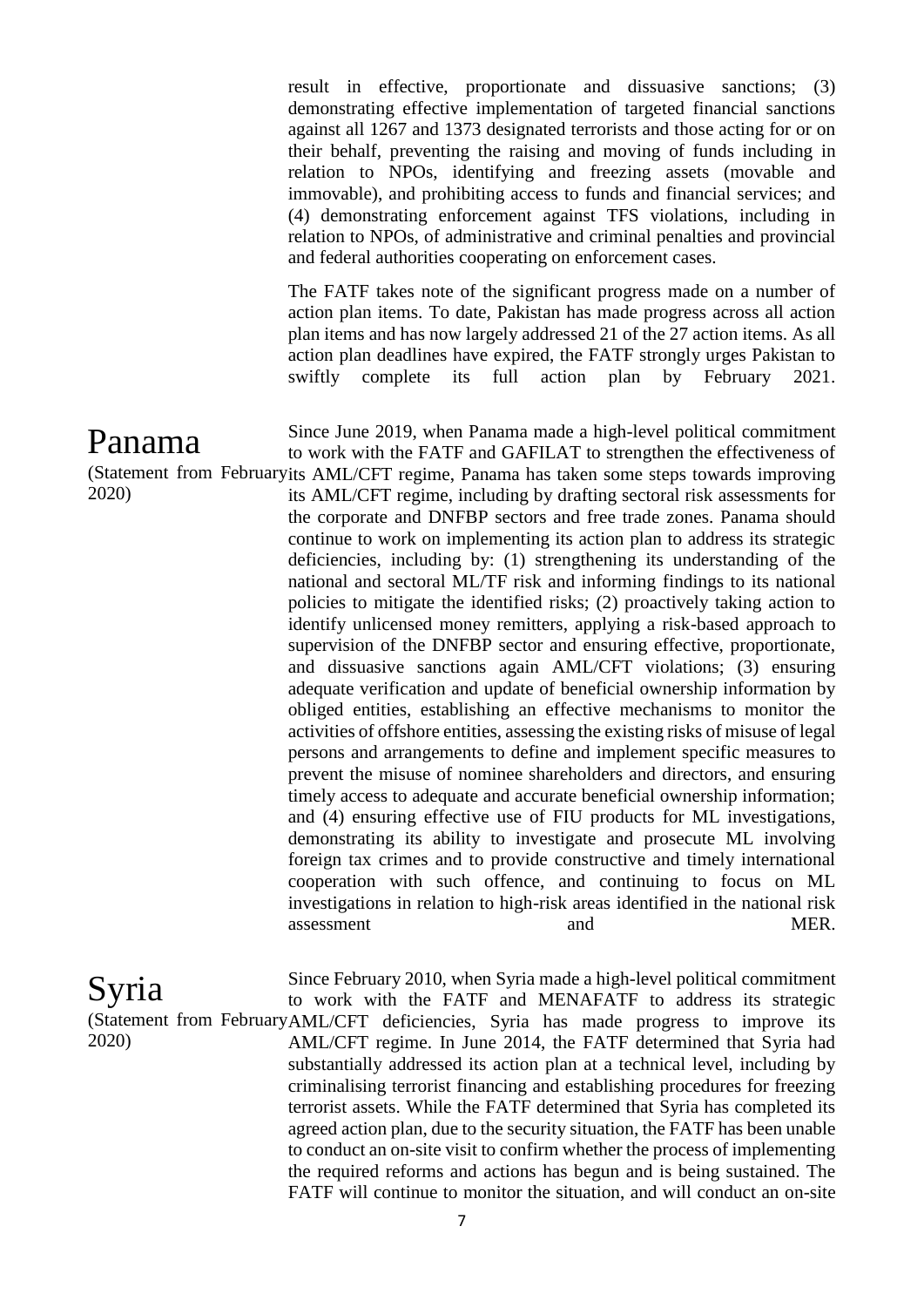| visit | at | the | earliest | possible | date. |
|-------|----|-----|----------|----------|-------|
|-------|----|-----|----------|----------|-------|

Uganda (Statement from February AML/CFT regime. Since the completion of its MER in 2016, Uganda has 2020) In February 2020, Uganda made a high-level political commitment to work with the FATF and ESAAMLG to strengthen the effectiveness of its made progress on a number of its MER recommended actions to improve technical compliance and effectiveness, including conducting its first national ML/TF risk assessment and amending the relevant legal frameworks to addressed the technical deficiencies in its ML and TF offences. Uganda will work to implement its action plan, including by: (1) adopting a national AML/CFT strategy; (2) seeking international cooperation in line with the country's risk profile; (3) developing and implementing risk-based supervision to FIs and DNFBPs; (4) ensuring that competent authorities have timely access to accurate basic and beneficial ownership information for legal entities; (5) demonstrating LEAs and judicial authorities apply the ML offence consistent with the identified risks; (6) establishing and implementing policies and procedures for identifying, tracing, seizing and confiscating proceeds and instrumentalities of crime; (7) demonstrating that LEAs conduct TF investigations and pursue prosecutions commensurate with Uganda's TF risk profile; (8) addressing the technical deficiencies in the legal framework to implement PF-related TFS and implementing a risk based approach for supervision of its NPO sector to prevent abuse for TF purposes.

Yemen (Statement from February strategic AML/CFT deficiencies, Yemen has made progress to improve its 2020) Since February 2010, when Yemen made a high-level political commitment to work with the FATF and MENAFATF to address its AML/CFT regime. In June 2014, the FATF determined that Yemen had substantially addressed its action plan at a technical level, including by: (1) adequately criminalising money laundering and terrorist financing; (2) establishing procedures to identify and freeze terrorist assets; (3) improving its customer due diligence and suspicious transaction reporting requirements; (4) issuing guidance; (5) developing the monitoring and supervisory capacity of the financial sector supervisory authorities and the financial intelligence unit; and (6) establishing a fully operational and effectively functioning financial intelligence unit. While the FATF determined that Yemen has completed its agreed action plan, due to the security situation, the FATF has been unable to conduct an on-site visit to confirm whether the process of implementing the required reforms and actions has begun and is being sustained. The FATF will continue to monitor the situation, and conduct an on-site visit at the earliest possible date.

Zimbabwe Since October 2019, when Zimbabwe made a high-level political commitment to work with the FATF and ESAAMLG to strengthen the effectiveness of its AML/CFT regime and address any related technical deficiencies, Zimbabwe has taken initial steps towards improving its AML/CFT regime, including by establishing a legal framework to collect beneficial ownership information of legal person and arrangements, as well as completing a comprehensive assessment of its ML/TF risks.